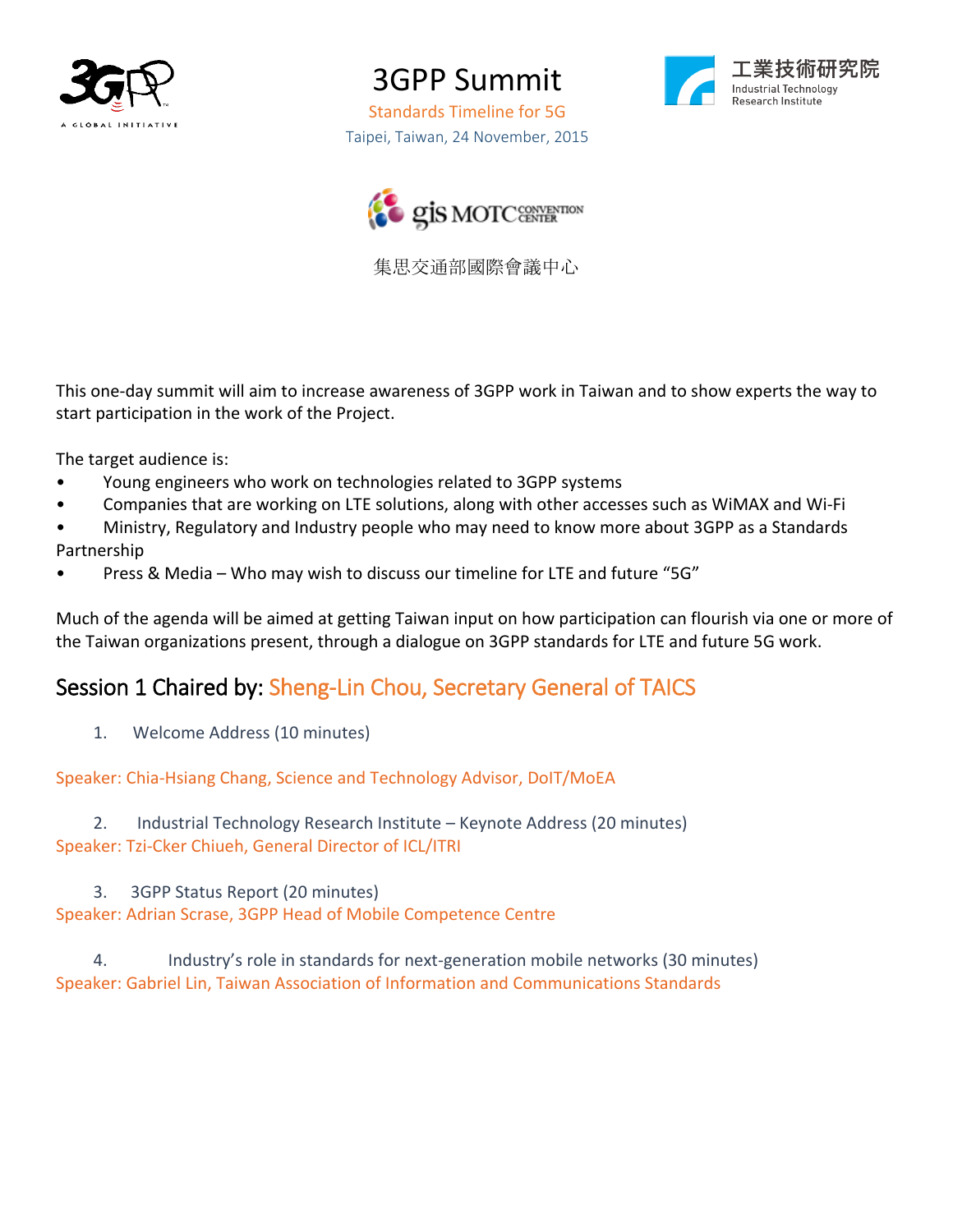

3GPP Summit Standards Timeline for 5G

Taipei, Taiwan, 24 November, 2015



## Session 2 Chaired By: Adrian Scrase (3GPP)

5. 3GPP GERAN Status update – Legacy systems and future role for GSM/EDGE Systems (30 minutes) Speaker: Wang Xinhui, 3GPP GERAN Vice-Chairman

- Cellular IoT GERAN requirements
- Power Efficient Operation
	- Relaxed idle mode behavior eDRX PSM
- EC-GSM

Extended coverage Reduced device complexity

6. 3GPP Core Network Aspects (30 minutes)

### Speaker: Georg Mayer, 3GPP CT Chairman

- Overview and Highlights from Rel-13 Work in 3GPP CT
- Mission Critical Push to Talk Work
	- General Requirements and Architecture
	- Work flow and Timelines
	- Stage 3 / Protocol Work
	- MCPTT Profile

7. 3GPP Systems Aspects - The timeline for 3GPP architecture evolution (30 minutes) Speaker: Daisuke Yokota, 3GPP SA Vice-Chairman

- Structure of working groups under TSG SA, their responsibilities and topics

- Study on New Services and Markets Technology Enablers (SMARTER)
- Expected steps for the standardization of 3GPP network architecture evolution

8. Overview of RAN activities, Release 13 Status & 5G Timeline (30 minutes) Speaker: Nakamura Takaharu, 3GPP RAN Vice-Chairman

- Role of TSG-RAN and related activities outside 3GPP

#### - Its functions, activities structure

- Achievements of RAN
- Current activities: Rel-13
- Future plan: Rel-14 and beyond including 5G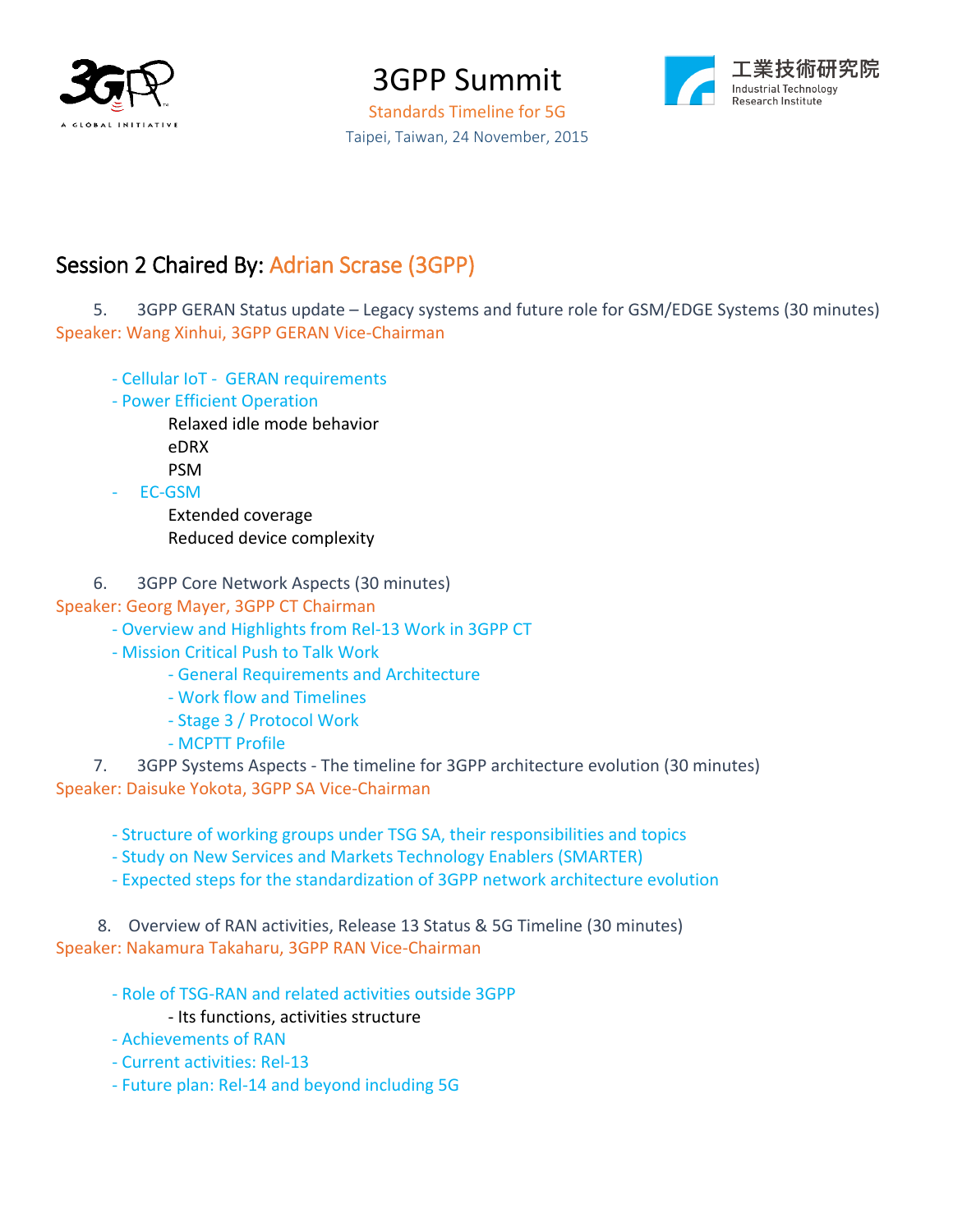

3GPP Summit



Standards Timeline for 5G Taipei, Taiwan, 24 November, 2015

### Session 3 Chaired by: Li-Fung Chang, Chief Architect of 5G Technology Program Office, DoIT

9. Operator vision on IoT Speaker: Kuen-Rong Lo, Director of IoT Laboratory, CHT

10. LAA and Wi-Fi Coexistence work – A case study on cooperation (30 minutes) Speaker: Andy Wang, ITRI

11. H2020: Future Internet Program (30 minutes) Speaker: Fang-Chu Chen, ITRI

12. TTA - Future Mobile perspective (30 minutes) Speaker: DaeJung KIM, Director of Radio and Broadcating Div. of TTA

13. Panel discussion on Future mobile Standards for 5G Chair: Ching-Tarng Hsieh, ITRI Panelists: Adrian Scrase - 3GPP, Sheng-Lin Chou - TAICS, DaeJung KIM - TTA , Shawkang Wu - ITRI

[End of Summit]

GIS MOTC CONVENTION CENTER NO. 24, SEC. 1, HANGZHOU S. RD., ZHONGZHENG DIST., TAIPEI 100, TAIWAN R.O.C.

> 電話:(02) 2321-4946 [www.meeting.com.tw](http://www.meeting.com.tw/)